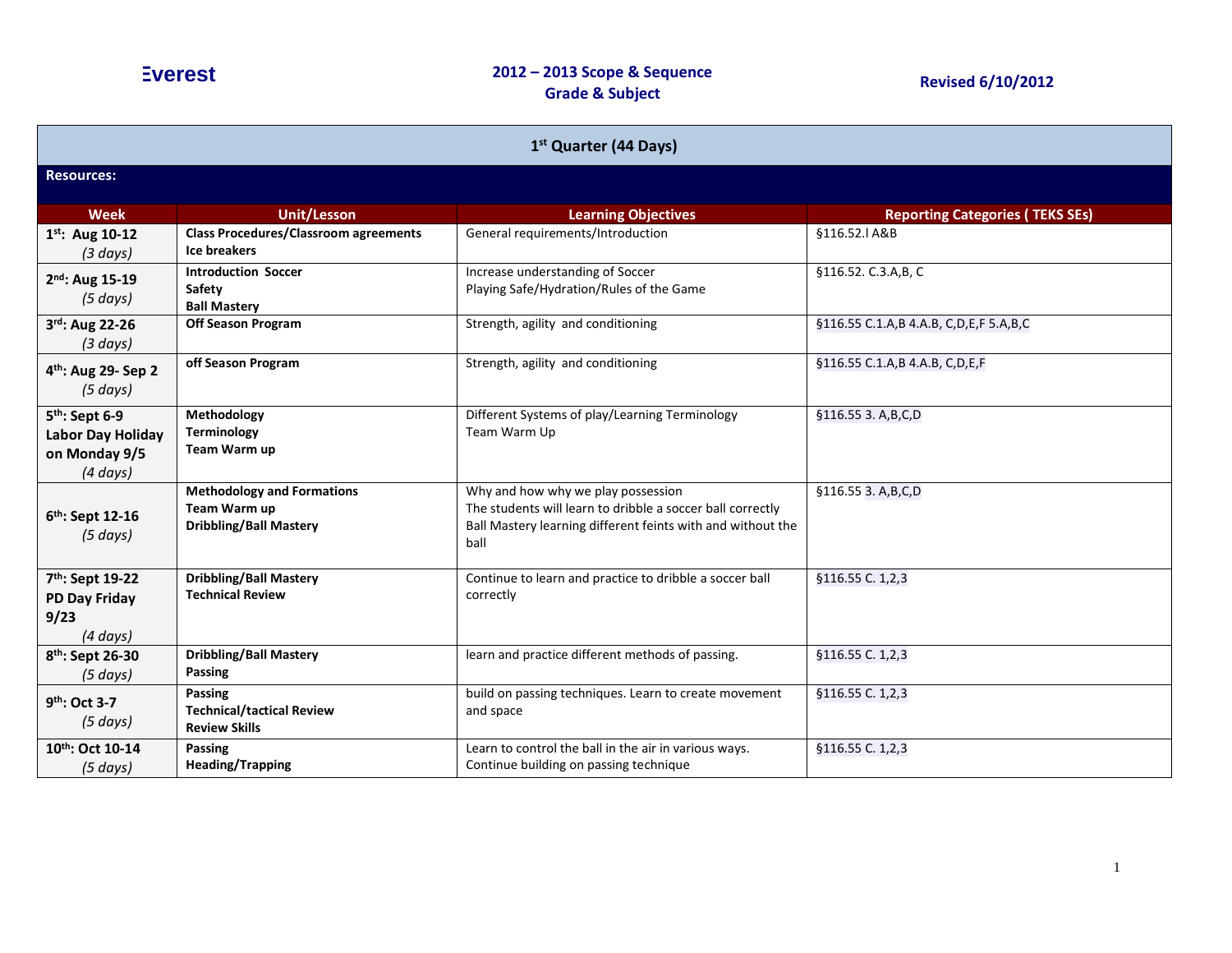| 2nd Quarter (45 Days)                                               |                                                                                                  |                                                                                                                           |                                        |
|---------------------------------------------------------------------|--------------------------------------------------------------------------------------------------|---------------------------------------------------------------------------------------------------------------------------|----------------------------------------|
| <b>Resources:</b>                                                   |                                                                                                  |                                                                                                                           |                                        |
| <b>Week</b>                                                         | <b>Unit/Lesson</b>                                                                               | <b>Learning Objectives</b>                                                                                                | <b>Reporting Categories (TEKS SEs)</b> |
| $1^{st}$ : Oct 17-21<br>$(5 \, days)$                               | Shooting/Goalkeeping<br><b>Heading/Trapping</b><br>Individual offensive and defensive strategies | Practice shooting on goal. Introduction to Goalkeeper and<br>their role<br>Spacing offensively and compacting defensively | §116.55 C.1234567                      |
| 2nd: Oct 24-28<br>$(5 \, days)$                                     | Shooting/Goalkeeping<br><b>Technical Review</b><br>Team defensive and offensive strategies       | Practice shooting on goal. Introduction to Goalkeeper and<br>their role<br>Spacing offensively and compacting defensively | §116.55 C.1B 2B                        |
| 3rd: Nov 1-4<br><b>PT Conf Mon</b><br>10/31<br>$(4 \, days)$        | <b>Review skills</b><br><b>Skill test</b><br>Scrimmage                                           | Review all skills and terminology<br>Test all skills                                                                      | §116.55 5,A,B,C                        |
| $4^{th}$ : Nov 5-9<br>$(5 \, days)$                                 | <b>Set Plays Throw ins</b>                                                                       | Intro to set plays. What we should do offensively and<br>defensively                                                      | §116.55 7.A, B, C, D, E                |
| 5 <sup>th</sup> : Nov 7-11<br>$(5 \text{ days})$                    | <b>Review Skills</b><br><b>Set Plays Corner Kicks</b>                                            | Intro to set plays. What we should do offensively and<br>defensively                                                      | §116.55 5,A,B,C                        |
| $6th$ : Nov 14-18<br>$(2 \text{ days})$                             | <b>Review Skills</b><br><b>Set Plays-Indirect/Direct Kicks</b>                                   | Intro to set plays. What we should do offensively and<br>defensively                                                      | §116.55 5,A,B,C                        |
| 7 <sup>th</sup> : Nov 21-25<br><b>Thanksgiving</b><br>$(0 \, days)$ | <b>Thanksgiving Holiday</b>                                                                      | Game analysis                                                                                                             | §116.55 6.A,B,C,D                      |
| 8 <sup>th</sup> : Nov 28-Dec 2<br>$(5 \, days)$                     | <b>Small Sided Games</b>                                                                         | Match Day/Game Day Preparation                                                                                            | §116.55 3ABCD                          |
| $9th$ : Dec 5-9<br>$(5 \, days)$                                    | <b>Small Sided Games</b>                                                                         | Match Day/Game Day Preparation                                                                                            | §116.55 3ABCD                          |
| 10th: Dec 12-16<br>$(5 \, days)$                                    | <b>Review skills</b><br><b>Skill test</b><br>Scrimmage                                           | Match Day/Game Day Preparation                                                                                            | §116.55 7.A,B,C,D                      |

| 3rd Quarter (42 Days) |                           |                                    |                                        |
|-----------------------|---------------------------|------------------------------------|----------------------------------------|
| <b>Resources:</b>     |                           |                                    |                                        |
| <b>Week</b>           | Unit/Lesson               | <b>Learning Objectives</b>         | <b>Reporting Categories (TEKS SEs)</b> |
| $1^{st}$ : Jan 4-6    | <b>Off Season Program</b> | Strength, agility and conditioning | §116.52.I A&B                          |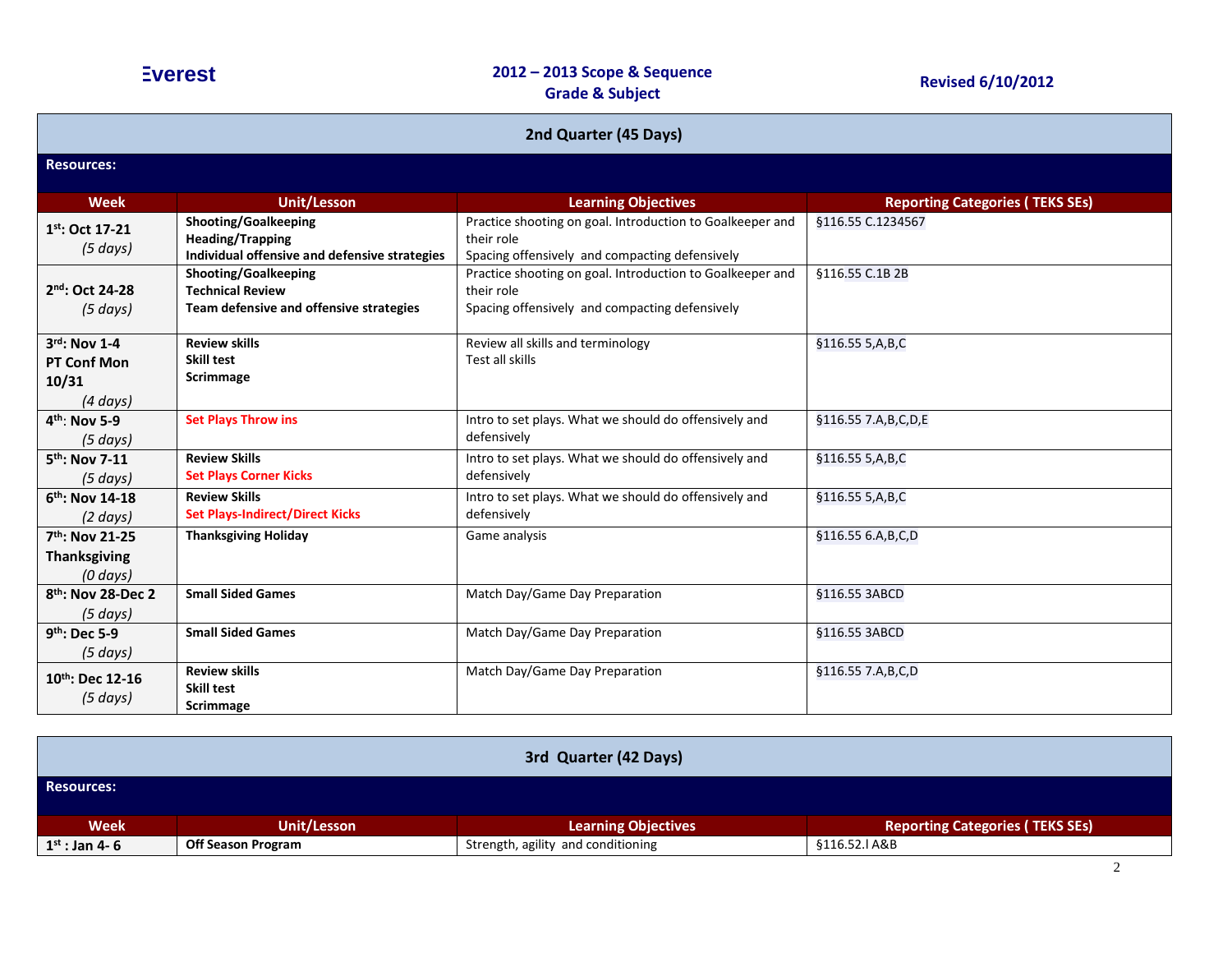| 3rd Quarter (42 Days)                                                          |                                                                         |                                                                                                                          |                                        |  |
|--------------------------------------------------------------------------------|-------------------------------------------------------------------------|--------------------------------------------------------------------------------------------------------------------------|----------------------------------------|--|
| <b>Resources:</b>                                                              |                                                                         |                                                                                                                          |                                        |  |
| <b>Week</b>                                                                    | <b>Unit/Lesson</b>                                                      | <b>Learning Objectives</b>                                                                                               | <b>Reporting Categories (TEKS SEs)</b> |  |
| Tues 1/3 PD Day<br>$(3 \text{ days})$                                          |                                                                         |                                                                                                                          |                                        |  |
| $2^{nd}$ : Jan 9-13<br>$(5 \, days)$                                           | <b>Introduction Basketball</b><br>Safety                                | General requirements/Introduction of Basketball History<br>to present day                                                | §116.52. C.3.A,B, C                    |  |
| $3^{rd}$ : Jan 16-20<br><b>Mon 1/16 MLK</b><br>Holiday<br>(4 days)             | <b>Introduction to Basketball continued/Rules</b><br>of the game        | Cont'd History of Basketball. Understanding Rules of the<br>game                                                         | §116.55 C.1.A,B 4.A.B, C,D,E,F 5.A,B,C |  |
| $4th$ : Jan 23-27<br>$(5 \, days)$                                             | 100 Days of School<br>Methodology<br><b>Terminology</b><br>Team Warm up | Different Systems of play/Learning Terminology<br>Team Warm Up                                                           | §116.55 C.1.A,B 4.A.B, C,D,E,F         |  |
| 5 <sup>th</sup> : Jan 30 - Feb 3<br>(5 days)                                   | <b>Ball Handling</b>                                                    | To introduce ball handling, dribbling skills; and a few rules<br>of basketball.                                          | §116.55 3. A, B, C, D                  |  |
| 6 <sup>th</sup> : Feb 6-10<br>$(5 \, days)$                                    | <b>Triple Threat</b>                                                    | Introduce proper footwork and body positioning                                                                           | §116.55 3. A, B, C, D                  |  |
| 7 <sup>th</sup> : Feb 13-17<br>$(4 \, days)$                                   | <b>Ball Handling</b><br><b>Dribbling Skills</b><br>Passing              | To continue with ball handling and dribbling skills; jump<br>stops and pivots; and introduce a number of passing drills. | §116.55 C. 1,2,3                       |  |
| 8 <sup>th</sup> : Feb 20-24<br>Mon 2/20 District<br><b>PD</b><br>$(4 \, days)$ | <b>Dribbling skills</b><br>Passing                                      | To continue with ball handling and dribbling skills; jump<br>stops and pivots; and introduce a number of passing drills. | §116.55 C. 1,2,3                       |  |
| $9^{th}$ : Feb 27 – Mar3<br>$(5 \, days)$                                      | Review dribbling, passing<br>Shooting-Lay-up, jump, set shots           | To introduce ball handling and dribbling skills; jump stops<br>and pivots, Set shots; and a few rules of basketball.     | §116.55 C. 1,2,3                       |  |
| $10^{th:}1^{st}$ : Mar 6-10<br>(5 days)                                        | Review dribbling, passing<br>Shooting-Lay-up, set shots                 | To continue with ball handling and dribbling skills; jump<br>stops and pivots; lay-ups; and the mechanics of shooting    | §116.55 C. 1,2,3                       |  |